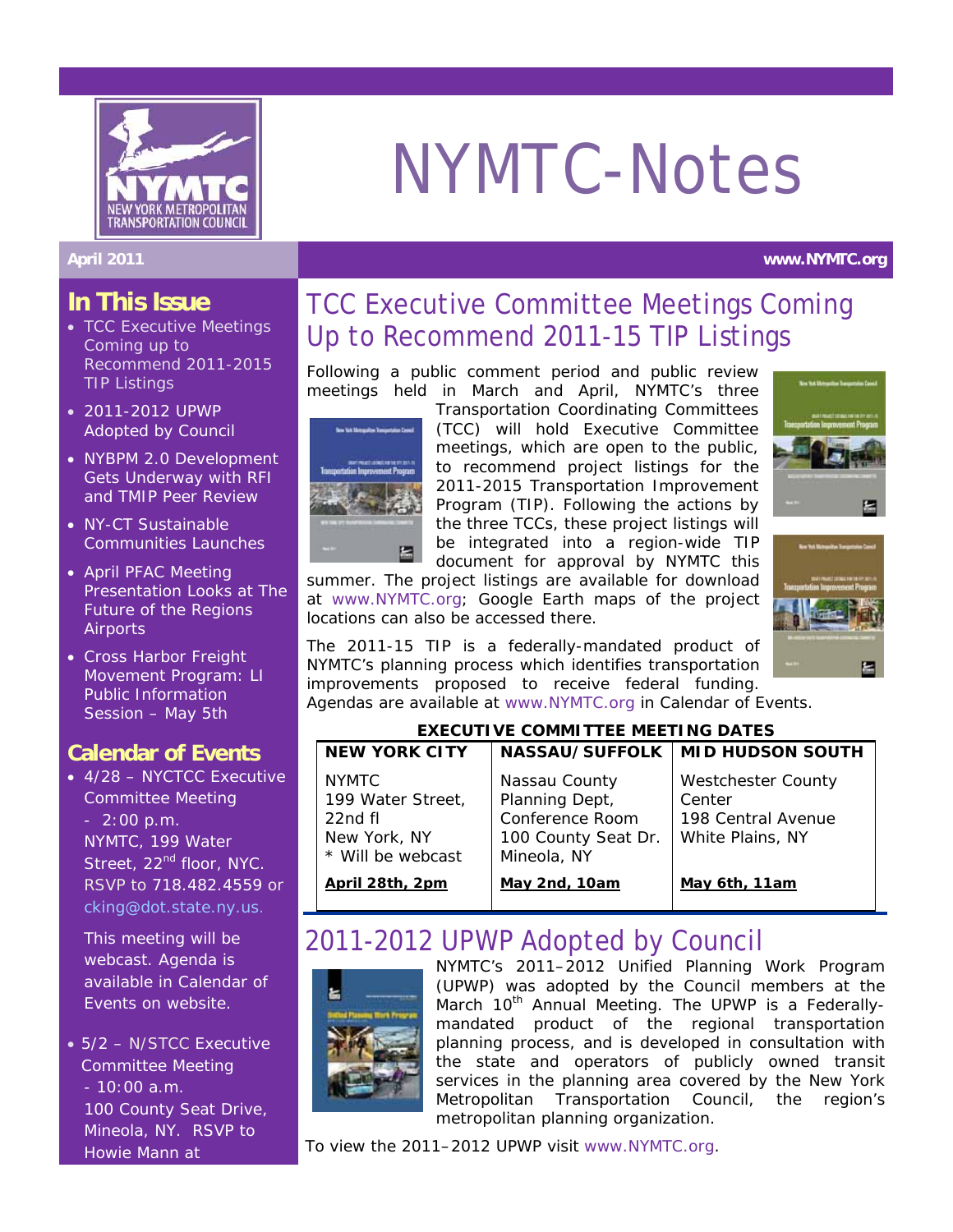#### 631.952.6115 or

[hmann@dot.state.ny.us.](mailto:hmann@dot.state.ny.us) Agenda is available in Calendar of Events on website.

• 5/5 - Cross Harbor Freight Movement Program: LI Public Information Session  $-6:00$  p.m.  $-8:00$  p.m. Farmingdale Courtyard Marriott, Two Marriott Plaza, Farmingdale, NY. Comments and to RSVP  $t<sub>0</sub>$ 

[feedback@crossharborstu](mailto:feedback@crossharborstudy.com) [dy.com](mailto:feedback@crossharborstudy.com)

• 5/6 – MHSTCC Executive Committee Meeting - 11:00 a.m. Westchester County Center, 198 Central Ave., White Plains, NY. RSVP to Jean Shanahan at 845.431.5768 or [jshanahan@dot.state.ny.](mailto:jshanahan@dot.state.ny.us) [us](mailto:jshanahan@dot.state.ny.us) .

Agenda is available in Calendar of Events on website.

• 6/9 - PFAC Meeting - 1:15 p.m. – 3 p.m. 199 Water Street, 22 fl. NYC. RSVP to 212.383.7200 or [amiles](mailto:amiles-cole@dot.state.ny.us)[cole@dot.state.ny.us](mailto:amiles-cole@dot.state.ny.us)

NYMTC is a regional council of governments that is the metropolitan planning organization for New York City, Long Island and the lower Hudson Valley.

## NYBPM 2.0 Development Gets Underway With RFI and TMIP Peer Review Session

As part of the process of upgrading its transportation demand simulation model, the New York Best Practice Model (NYBPM) to NYBPM 2.0, NYMTC has issued a Request for Information (RFI) through the NYSDOT



Contracts Office to gather information to determine desired system structure and modeling capabilities. The NYBPM provides fundamental inputs to facilitate informed decision-making about future transportation investments in the greater New York City metropolitan region. This IS NOT a Request for Proposals, but an invitation to provide NYMTC and NYSDOT with information regarding

current techniques and practices to accomplishing objectives with respect to the NYBPM 2.0. Responses are due June  $15<sup>th</sup>$ .

Through the RFI process, NYMTC is interested in receiving information pertaining to the development and implementation of the second generation of the NYBPM. Specifically, NYMTC is interested in information

pertaining to best practices of model techniques to address technical and policy issues in various Metropolitan Planning Organizations (MPOs), promising research on related topics, and new software development with better algorithms and features that can make NYMTC's and other MPOs models more efficient and effective. NYMTC and its



members desire a solution that moves the model forward in an appropriate direction and make the best use of the limited funds available for improving and operating the model for future planning and air quality analysis efforts.

More information can be found at <http://tinyurl.com/RFI-NYBPM2>

To gain addition perspectives and insights, NYMTC requested and received from the Federal Highway Administration (FHWA) a Travel



Model Improvement Program (TMIP) Peer Review session.

The TMIP Peer Review Session was conducted on April 14-15, 2011 at NYMTC's office. Panel members consisted of seven modeling experts

from both the private and public sector. First, NYMTC staffer Ali Mohseni gave an overview of NYMTC goals and objectives and background of the NYBPM, then presented the topic areas and the questions. Next, the peer panelists met in breakout sessions to develop recommendations on how to improve the NYBPM. These

recommendations were presented by the panel to peer review attendees, and a Q&A session was held.





TMIP staff will issue the final report and post it on their website within four months at [http://tmip.fhwa.dot.gov/resources/peer\\_review/status.](http://tmip.fhwa.dot.gov/resources/peer_review/status)

For questions about the TMIP Peer Review Session and NYBPM 2.0 development contact Ali Mohseni at [amohseni@dot.state.ny.us](mailto:amohseni@dot.state.ny.us) or 212.383.7215.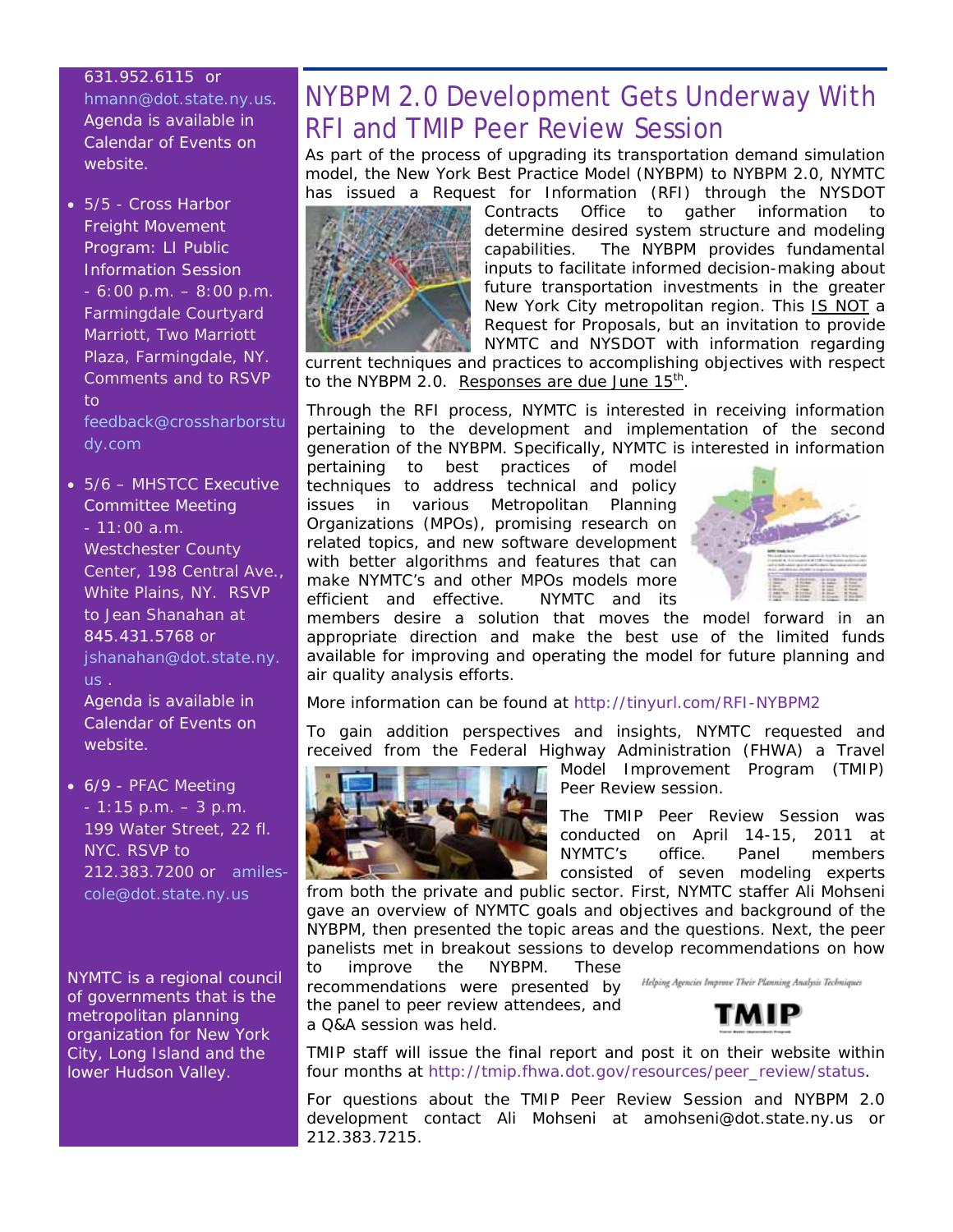## NYMTC Council Members

#### **Voting Members**

- Joan McDonald, Commissioner, New York State DOT and NYMTC co-chair
- Edward P. Mangano, Nassau County Executive and NYMTC co-chair
- Amanda Burden, Director, New York City Department of City Planning
- Jay Walder, Chairman and CEO, Metropolitan Transportation Authority
- Janette Sadik-Khan, Commissioner, New York City Department of **Transportation**
- Paul Eldridge, Putnam County Executive
- C. Scott Vanderhoef, Rockland County **Executive**
- Steve Levy, Suffolk County Executive
- Rob Astorino, Westchester County Executive

#### **Advisory Members**

- Christopher O. Ward, Executive Director, Port Authority of NY&NJ
- James Weinstein, Executive Director, New Jersey Transit
- Mary K. Murphy, Executive Director, North Jersey Transportation Planning Authority

## NY-CT Sustainable Communities Launches

On April 15<sup>th</sup>, U.S. Department of Housing and Urban Development (HUD) Regional Administrator Adolfo Carrión formally presided over the



kickoff event for the *New York-Connecticut Sustainable Communities* initiative. The goal of this unprecedented bi-state collaboration, which is the recipient of a \$3.5 million HUD Sustainable Communities Initiative Grant, is to reposition the New York-Connecticut region to fully harness its innovation capabilities in a competitive global environment,

build on its strong foundation of energy efficiency, and become as equitable as it is efficient. Its primary focus is to leverage the most extensive

and robust transit system in the nation by developing livable communities with mixed-income housing and employment at key nodes in the MTA Metro-North Railroad and MTA Long Island Rail Road network.

New York State Department of Transportation Commissioner Joan

McDonald, who serves as NYMTC cochair, said, "With Governor Andrew Cuomo's support, this unique collaboration will allow us to work across state lines to promote sustainable development throughout the region. Working together, we have the opportunity to help families gain better access to affordable housing and expand their transportation options while



protecting the environment and reducing our energy dependence."

"This collaborative effort will help our region enhance affordable housing efforts, reduce congestion, improve the environment and expand



economic opportunities so that residents can be put back to work," said Nassau County Executive Edward P. Mangano, who also serves as NYMTC co-chair. "On Long Island, undeveloped land around railroad stations and existing downtowns provide an opportunity for a new model of suburban growth that both protects existing

neighborhoods and open space while generating job opportunities."

The Consortium is comprised of the cities of New York, New Haven, Bridgeport, Norwalk, Stamford, Yonkers,

White Plains, New Rochelle, and Mount Vernon; Nassau and Suffolk counties; NYMTC, South Western Regional Metropolitan Planning Organization (SWRMPO), Greater Bridgeport/Valley Metropolitan Planning, Organization (GBVMPO), South Central Regional Council of Governments (SCRCOG); and the Long Island Regional Planning Council (LIRPC) and Regional Plan Association (RPA).



For more information on the initiative, including project descriptions and organization, log on to [www.sustainableNYCT.org](http://www.sustainablenyct.org/).